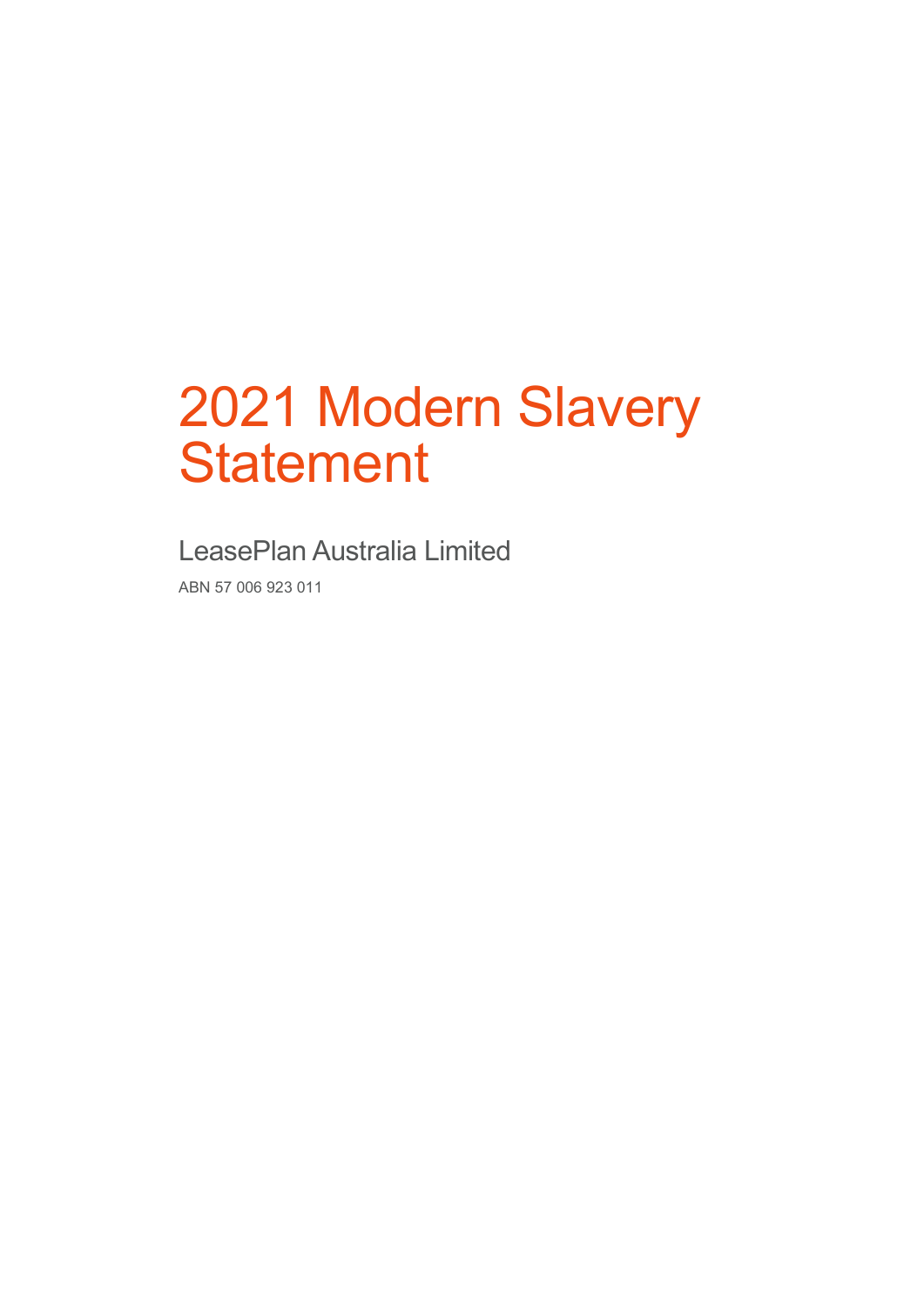## **2021 Modern Slavery Statement**

This statement is made pursuant to the *Modern Slavery Act 2018* (Cth) by LeasePlan Australia Limited (ACN 006 923 011) (**LeasePlan, we, us, our**) for the year which ended 31 December 2021 (**Reporting Period**).

We remain committed to ethical business conduct and contributing to the global efforts to eradicate modern slavery. This statement outlines the modern slavery risks identified through our ongoing assessment of our operations and supply chain, our approach to addressing those risks and how we plan to assess the effectiveness of our actions going forward.

This statement was approved by the Board of SG Fleet Group Limited on 22 May 2022.

 $\mathbb{M}$ 

Andrew Reitzer Chairman 22 May 2022

## <span id="page-1-0"></span>**1. Structure, Operations and Supply Chain**

#### **Structure**

LeasePlan is incorporated in Australia with its registered office located at Building 3 Level 2, 20 Bridge Street, Pymble NSW 2073.

LeasePlan is an unlisted public company incorporated in Australia in 1988. We are a provider of vehicle leasing and fleet management services.

At the commencement of the Reporting Period, LeasePlan was a wholly-owned subsidiary of LeasePlan Corporation N.V (**LeasePlan Corporation**). On 1 September 2021, SG Fleet Group Limited ACN 167 554 574 (**SG Fleet Group**) acquired (indirectly, through its wholly-owned subsidiary) 100% of the shares in LeasePlan from LeasePlan Corporation (**Transaction**). As part of post-acquisition integration, LeasePlan is changing to the Australian Financial Year and LeasePlan's next statement will be as part of the SG Fleet Group's joint statement in line with the SG Fleet Group reporting cycle.

LeasePlan has no subsidiaries of its own. Accordingly, it was not necessary for us to address the mandatory reporting criteria requiring every statement to "describe the process of consultation with any entities the reporting entity owns or controls".

## **Operations**

LeasePlan is a provider of vehicle leasing (including novated leases) and fleet management services to corporate, government and small business customers across all industry sectors.

Our core business involves managing the entire vehicle life-cycle for our customers, taking care of everything from purchasing, insurance and maintenance to car re-marketing. LeasePlan purchases, leases and manages new vehicles for its customers, providing a complete end-to-end service for a typical contract duration of three to four years.

Our operations are located, and take place, entirely in Australia.

As at 31 December 2021, LeasePlan employed 384 employees, of which 20 are fixed-term and the remainder permanent employees, with offices in Melbourne, Sydney, Brisbane, Adelaide, Perth and Hobart, and managed approximately 100,000 vehicles for corporate, government and small business customers across all industry sectors. All employees perform office-based functions.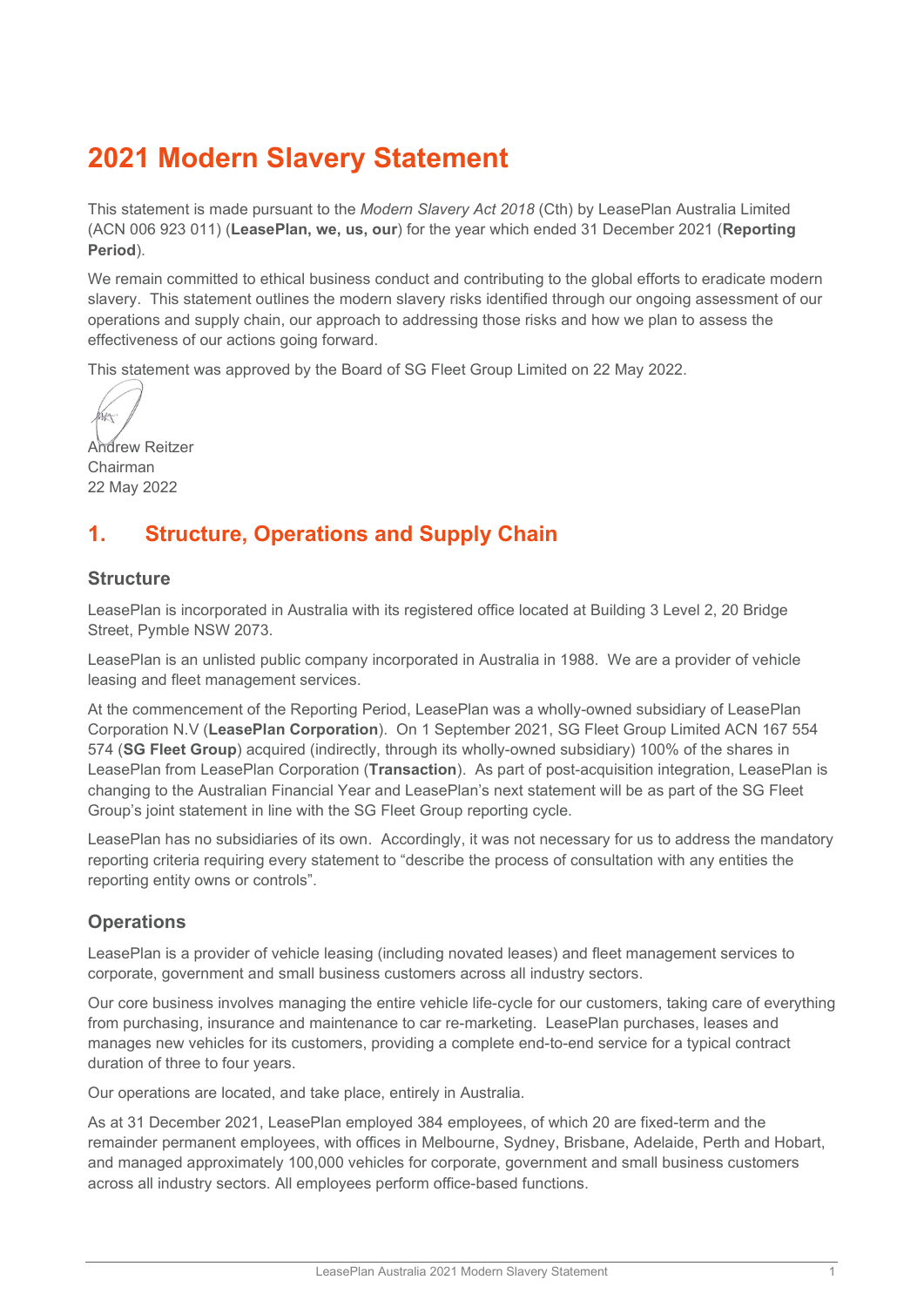## **Supply Chain**

Our supplier base contains a mixture of short term and longer term business relationships. Our longer term business relationships are predominantly subject to written contracts, however, we transact with a number of suppliers on an ad hoc basis.

Our supply chain includes vehicle manufacturers, importers and vehicle transporters, dealers, traders and distributors, fuel management companies, service maintenance and repair suppliers, tyre suppliers, accident and rental management companies and suppliers in other supporting areas such as property leases, office supplies and corporate services, IT, professional services and marketing.

The majority of our suppliers are located in Australia with some IT support procured from suppliers located in Singapore, USA, UK and Germany. We also procure motor vehicles and fuel from domestic suppliers with operations located internationally. From the information provided by our suppliers whilst answering our modern slavery questionnaire in 2020, the geographic footprint of the suppliers who responded is shown below:



## <span id="page-2-0"></span>**2. Risks of Modern Slavery in our Operations and Supply Chain**

Based on our risk assessment of our industry, country of operations and the policies and procedures we have in place in respect of our workforce, we consider the risk of modern slavery in our operations to have remained low during the Reporting Period.

In order to better understand the risks of modern slavery in our supply chain, we continued the practice commenced in our first reporting period of issuing a modern slavery questionnaire (**MSQ**) via a third party platform to suppliers of new vehicles that have been invited to participate in a request for tender and which provided goods and/or services to us during the Reporting Period. More information in relation to the MSQ process is outlined under Part 3 of this statement.

Through our screening process of our supply chain we identified that the potential for exposure to modern slavery exists in the following industries:

**Manufacturing**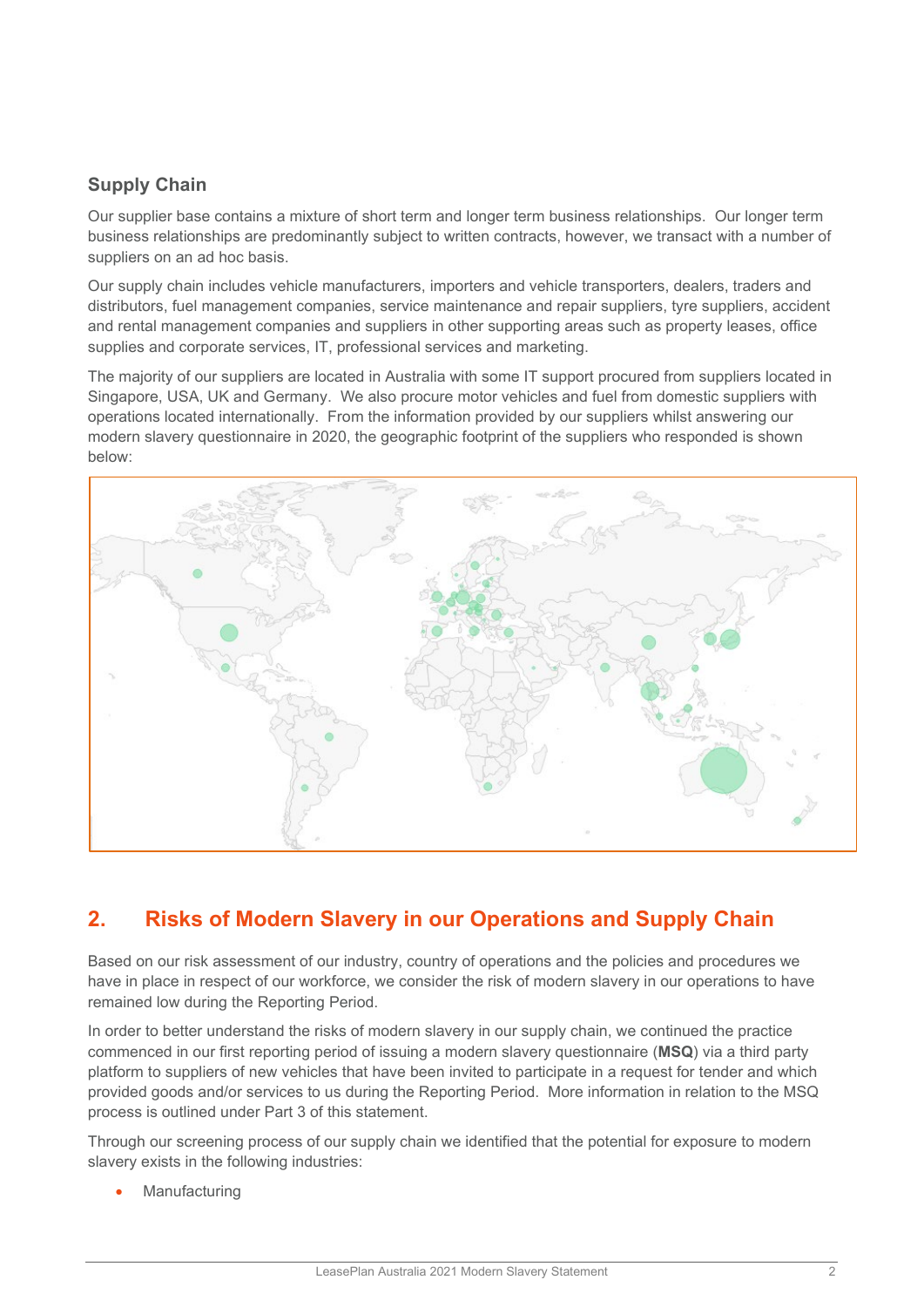- Electricity, Gas, Water and Waste Services
- **Construction**
- Retail Trade (Fuel Retailing)
- Transport, Postal and Warehousing
- Information Media and Telecommunications
- Repair and Maintenance

Further to the above list, as with many businesses of similar scale and sector to ours, we have inherent risks of modern slavery in the office supplies we purchase, IT hardware, telecommunications equipment, corporate merchandise, facilities management, travel and catering.

The top six countries where our suppliers have business operations are: Australia, Japan, US, Thailand, Germany and China. The Global Slavery Index and other studies have reported on increased modern slavery risks in certain countries around the world. Through the MSQ process, we identified that some of our suppliers operate in higher risk countries such as China, India, Indonesia, Mexico, Saudi Arabia, Turkey, South Africa, Thailand and Vietnam. Within the later tiers of our supply chain, there are modern slavery risks in connection with the electric vehicles and IT hardware that we purchase. We have become aware of these risks from various media reports that have been published in recent years. Electric vehicle, laptop and smart phone batteries require minerals such as cobalt and lithium that have been associated with poor mining practices and human rights abuses, including the worst forms of child labour and forced labour.

In our 2020 Modern Slavery Statement we identified that motor vehicles form a large component of our annual procurement spend. LeasePlan does not select the vehicles that it acquires for the use of its customers, who make their own purchasing decisions. LeasePlan's procurement of vehicles takes place predominately via vehicle dealerships across Australia, rather than directly with the original equipment manufacturer (OEM).

As described in our 2020 Modern Slavery Statement, there have been reports of labour rights abuses concerning freedom of association/union rights, living wage and forced labour (in manufacturers and their supply chains) in the automotive sector. Raw material sourcing deep in the supply chain of automotive companies has also been scrutinised.

## **3. Existing Measures in Place to Assess and Address Risks**

#### **In our operations**

All new employees are subject to police checks and all non-permanent residents are subject to Visa Entitlement Verification Online (VEVO) checks prior to employment.

We are transparent in managing the remuneration of our employees. In order to ensure employees are remunerated in a fair and equitable way, LeasePlan bases remuneration on the duties and responsibilities of each position. The remuneration range for a position is based on market positioning as determined by external advisors. Any decision to remunerate outside that range requires authorisation from the director of our human resources department.

LeasePlan conducts its business in accordance with various policies, including the following which address human rights and ethical employment practices:

- Anti-Discrimination, Bullying and Harassment Policy.
- Corporate Social Responsibility Policy.
- Domestic Violence Policy.
- Health & Wellbeing Incentive Policy.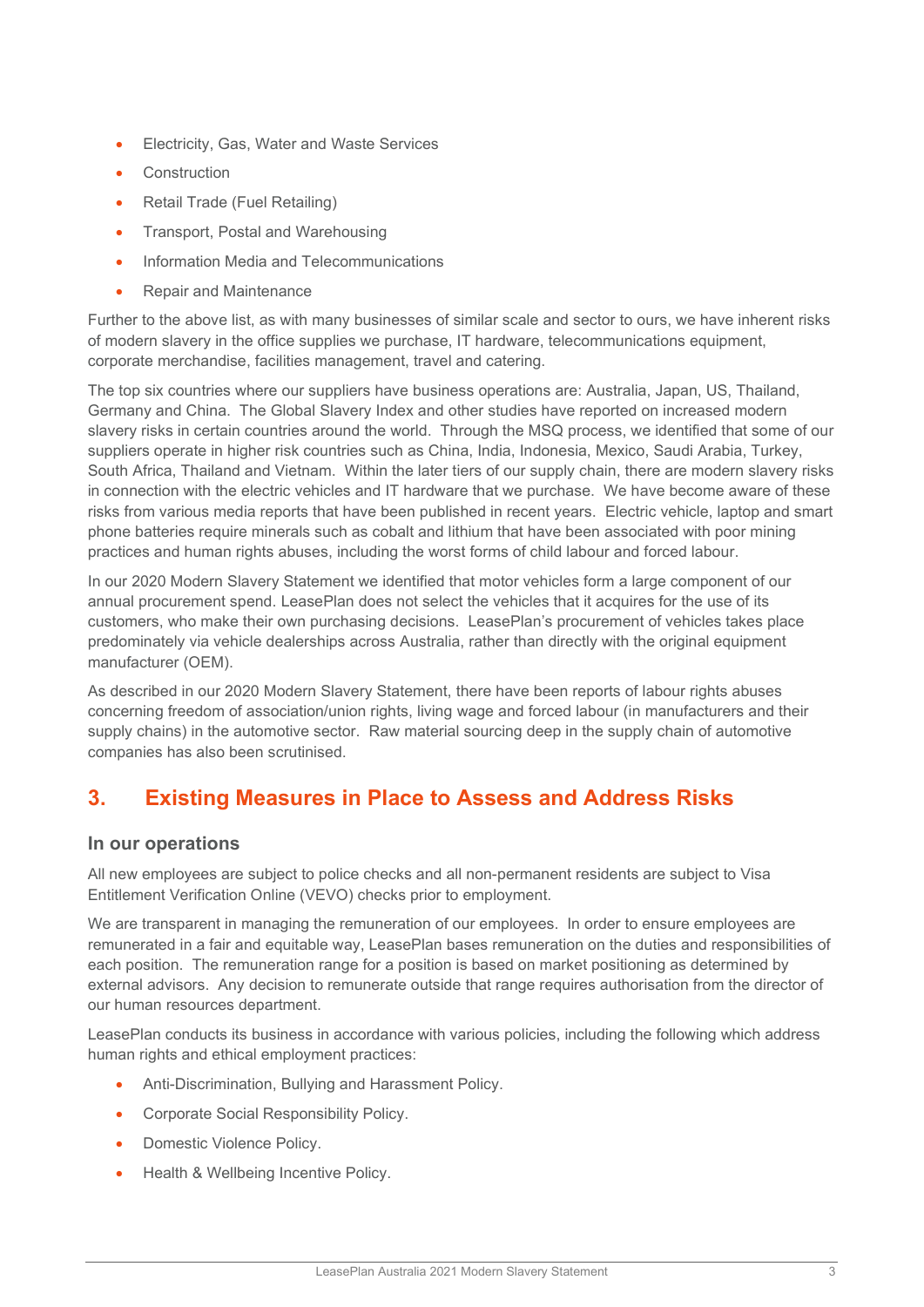We also have a number of policies that set out in a transparent manner our employees' rights to remuneration and a safe working environment. These policies include:

- Fair Treatment Policy.
- Flexible Working Policy.
- Leave Policy.
- Occupational Health and Safety Policy.
- Overtime Policy.
- Recruitment Policy.
- Remuneration Policy.
- Performance and Disciplinary Processes Policy.

Our employees are required to complete online training to familiarise them with modern slavery laws in Australia and highlight how these developments affect us as a purchaser of goods and services.

#### **In our supply chain**

As noted in Part 2, we recognised the need for an informed and structured risk assessment in order to determine our supply chain priorities and respond appropriately. The UN's Guiding Principles on Business and Human Rights recognises that prioritisation of risk is often essential for companies with extensive supply chains. In our first reporting period, we determined that the MSQ approach (sent out via ethiXbase) was the most appropriate means by which to undertake our risk assessment. The MSQ was designed with five key risk areas in mind:

- Country of origin risk
- Industry/product risk
- Utilisation of vulnerable workers
- Prior human rights impact assessment
- Implementation of policies, procedures and systems

The MSQ features automated analytics that generates a modern slavery risk rating (high, moderate and low) for each supplier based on responses to the weighted questions. The datasets underpinning the analytics are driven by global indices on modern slavery and human rights risks.

## <span id="page-4-0"></span>**4. Actions taken to Assess and Address Risks**

As noted in Part 3 of this statement, we have a comprehensive policy framework. During the Reporting Period, with the assistance of an external expert, we enhanced our existing policy framework by:

- introducing a Human Rights Policy formalising our commitment to respecting human rights in our operations and our supply chain; and
- updating some of our existing policies to take into account human rights considerations following the gap analysis of our policy suite we performed in the previous reporting period.

As described in our 2021 Modern Slavery Statement, we did not identify any instances of modern slavery through our due diligence process, however, it brought to our attention suppliers that needed to be the subject of further due diligence during our second reporting period. The two suppliers that were subject to that further due diligence operated in the following industries:

• Commercial Office Cleaning (**Cleaners**)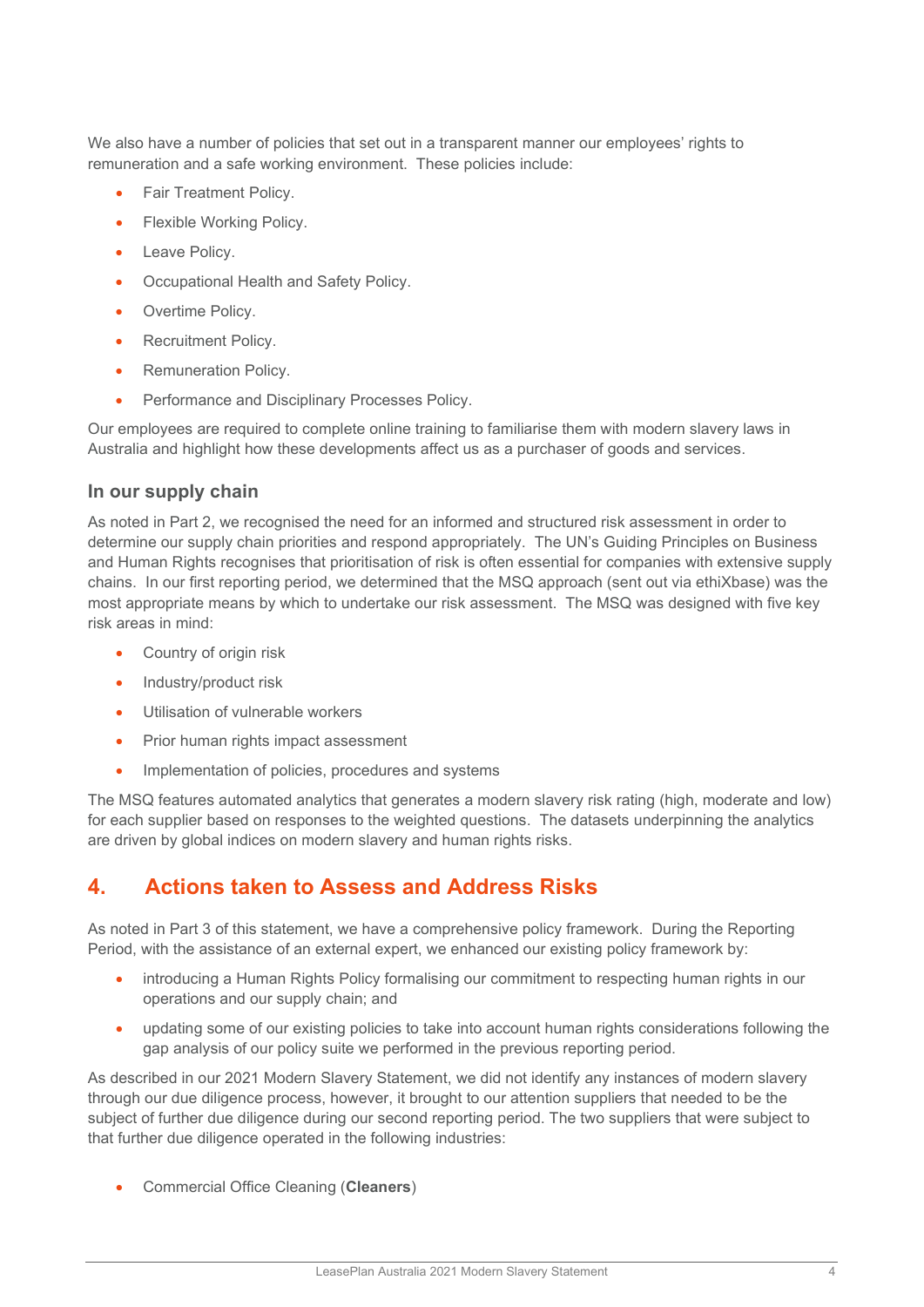• Glass and windscreen supply (**Glass Supplier**)

An overview of the results of our further engagement with the suppliers follows.

#### **Glass Supplier**

The Glass Supplier completed our MSQ and was assessed as having an inherent higher risk of modern slavery arising from the jurisdiction of its operations, activity (industry) and workforce. However, those risks were offset by the relevant policies and systems in place to mitigate modern slavery risks.

The Glass Supplier's 2020 modern slavery statement identified labour conditions and child labour in its own supply chain of key materials (including glass, aluminium and timber) as areas with the higher risk of modern slavery. The Glass Supplier noted that it sources its glass from its parent company and relied on the due diligence conducted by the parent company in the sourcing of glass. Our further engagement with our Glass Supplier has confirmed that:

- the glass products use raw materials (including silica sand, soda ash, dolomite, limestone and cullet) which are sourced from China and Thailand. It has commenced mapping to its tier 3 suppliers to identify the countries supplying the raw materials to make the glass products supplied to LeasePlan, but this mapping remains a work in progress.
- the glass products are processed, manufactured and assembled as finished products in China, but the factories being used in China have been specifically audited to ensure that they do not use workers sent to them as part of the government's labour transfer program thereby mitigating the risks of forced labour of minority groups.

#### **Cleaner**

Our 2020 risk assessment identified that a cleaning & services supplier, who provided cleaning services to one of LeasePlan's offices, had returned a medium risk rating based on the MSQ response. During this Reporting Year, LeasePlan did not receive any services from this supplier and issued the MSQ to its replacement office cleaner. The responses from the alternate cleaner returned a low risk rating overall with higher risk arising from its activity and workforce being mitigated by its operations in a lower risk country and relevant policies and systems in place, including active considerations of human rights exposure.

#### **Moderate risk ratings**

Overall, there were a number of suppliers that received a moderate risk rating. This was largely driven by the inherent industry risk profile in sectors such as retail trade, postal, transport and warehousing, construction and manufacturing. However, this risk was mitigated by the presence of controls, codes and policies and the jurisdiction in which the supplier operates.

## <span id="page-5-0"></span>**Remediation**

Our Whistleblower Policy sets out the mechanisms by which our employees can raise grievances. The policy includes protections for the whistleblower's confidentiality, as well as preventing their victimisation. No complaints related to modern slavery were reported via our whistleblower channels during the Reporting Period.

We remain committed to providing effective remedies where our operations cause or contribute to adverse human rights impacts. Our approach to remediation is to engage directly with affected persons, and work with our business partners and other stakeholders to remediate any such impacts and consider how our internal processes can be improved to prevent similar impacts in the future.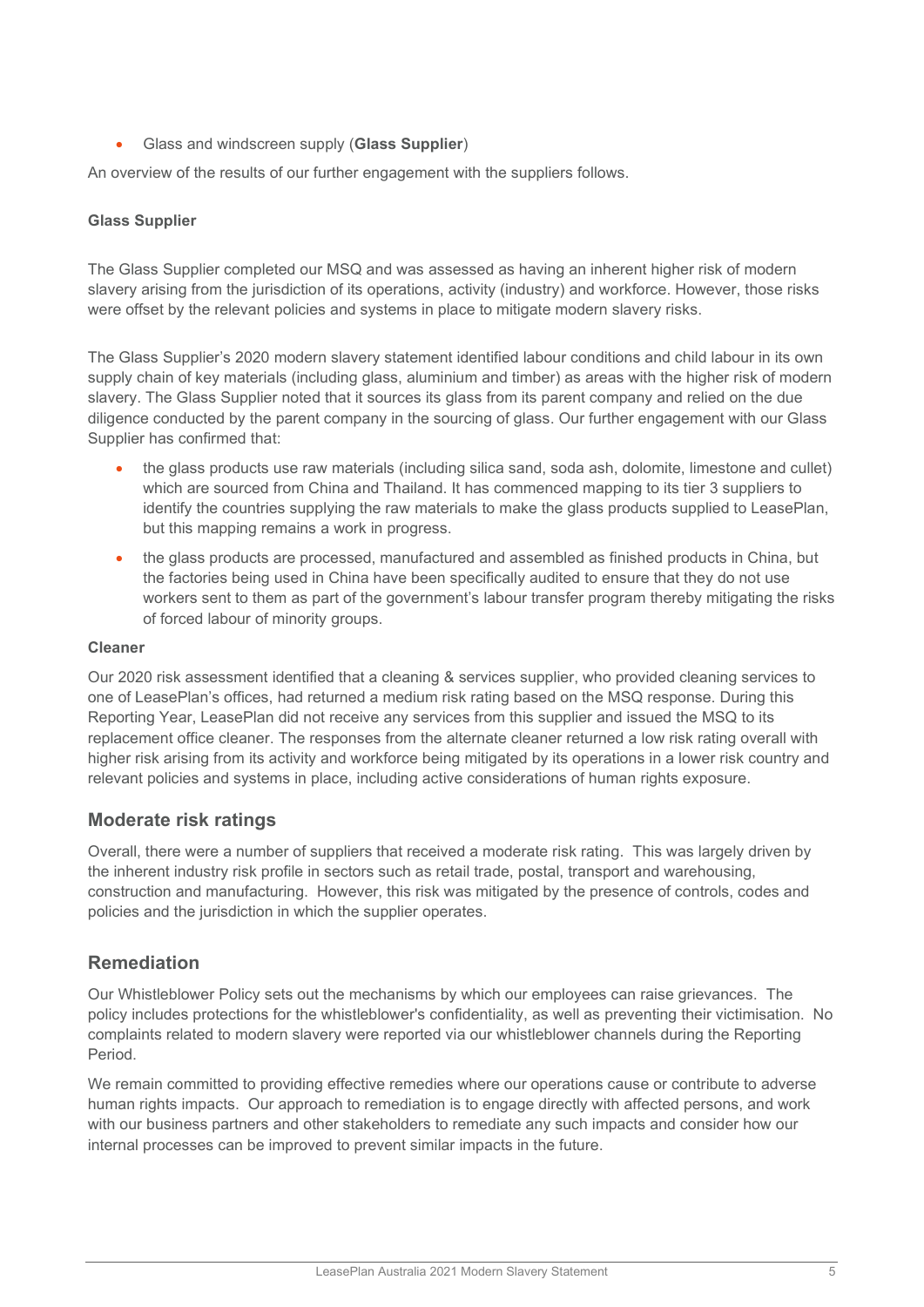## <span id="page-6-0"></span>**5. Assessing the effectiveness of our actions**

## **Progress from 2020 Modern Slavery Statement**

In our first year of reporting, we identified certain goals that we wished to achieve in our second year of reporting under the *Modern Slavery Act 2018* (Cth). These were:

- **Supply Chain:** *Sharing our Modern Slavery Statement with suppliers as a way of communicating the importance we place on addressing modern slavery risks in our business and supply chain.* LeasePlan made its 2020 Modern Slavery Statement available on its website.
- **Employees**: *Rolling out modern slavery training to the majority of our people across Australia.* Modern slavery awareness e-learn was rolled out to all employees across Australia and we achieved a completion rate of 82% by employees. Specific face-to-face training was provided to 75% of the employees in our legal and procurement teams. The remainder were unable to attend at the scheduled time.
- **Procurement:** *Include modern slavery considerations as part of the procurement RFT process*. We included modern slavery risk assessments in the procurement process and updated our standard terms and conditions to include modern slavery obligations.

## **Plan for 2022 reporting period**

During the next reporting period, we plan to collaborate and integrate our approach to identifying, mitigating and remediating the risk of modern slavery in our supply chain with the policies and procedures of the SG Fleet Group. As part of that process, we will develop group-wide strategies to assess effectiveness of our actions taken in 2022.

## <span id="page-6-1"></span>**6. Other relevant information**

LeasePlan's next reporting period will be for the 2021-2022 financial year and will be made as a related entity of SG Fleet Group Limited ABN 40 167 554 574.